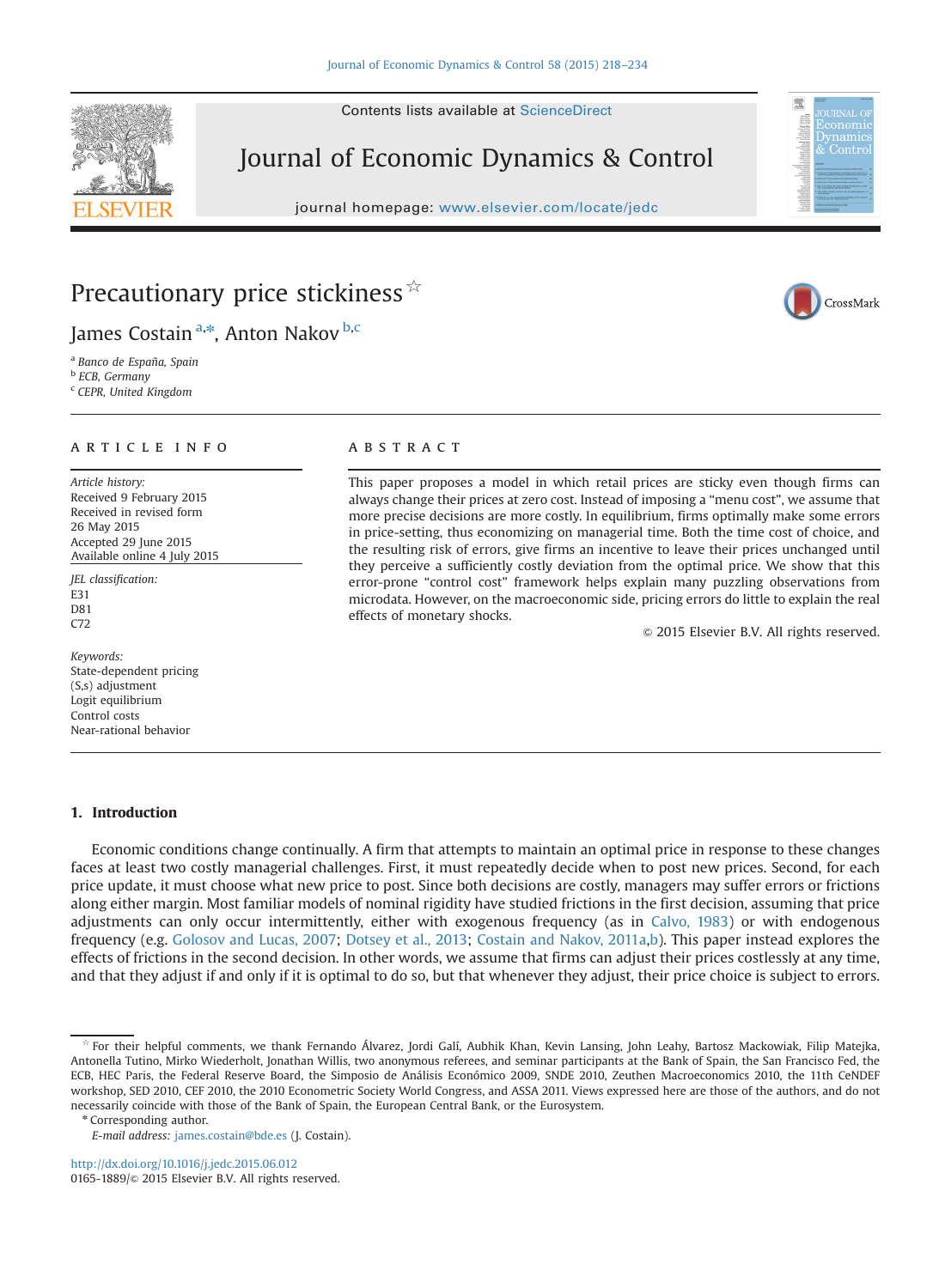We study the implications of frictions along this margin both for microeconomic price adjustment data and for macroeconomic dynamics.

The key assumption of our model is that making precise decisions is costly. In the language of game theory, we assume price setting is subject to "control costs" (see for example Van Damme,  $1991$ ).<sup>1</sup> This means that while a firm could in principle adjust its price without paying any cost, its adjustment would then exhibit maximal randomness. If instead the firm pays a managerial cost, it can set its price more precisely, with less error. Therefore, while in equilibrium firms choose to pay a cost when they update prices, it is not a "menu cost" in the sense of resources devoted to the physical task of posting the new price. Instead, it is a cost of managerial decisions, consistent with the evidence of Zbaracki et al. (2004).

Note that there are many possible ways of measuring precision, so there is more than one way of implementing the control cost assumption. For concreteness, we measure precision in terms of entropy. When decision costs are proportional to entropy reduction, then as various authors have shown (including Stahl, 1990; Matejka and McKay, 2015) the distribution of price adjustments takes the form of a multinomial logit. Our model nests full frictionless rationality as the limiting case in which the firm sets the optimal price with probability one every period. The general equilibrium of the model is a logit equilibrium (McKelvey and Palfrey, 1995, 1998): the probabilities governing any firm's price choices are given by a logit function which depends on the value of each alternative price; moreover, the value of each alternative is determined, in equilibrium, by the logit choice probabilities of other firms.<sup>2</sup>

The fact that precision is costly gives rise to price stickiness, for two reasons. First, because they fear they may "tremble" when choosing a new price, firms may refrain from adjusting, on precautionary grounds, even when their current price is not exactly optimal. Whenever the firm's price is sufficiently close to the optimum, it prefers to "leave well enough alone", thus avoiding the risk of making a costly mistake. Second, firms know that when they make an adjustment, they should devote some time to choosing which price to set.<sup>3</sup> This managerial cost also deters price adjustment, just as a menu cost would. For both these reasons, behavior has an (S,s) band structure, in which adjustment occurs only if the current price is sufficiently far from the optimum.

Summarizing our main findings, our model is consistent with several "puzzling" stylized facts from micro price adjustment data. It implies that many large and small price changes coexist (Midrigan, 2011; Klenow and Kryvtsov, 2008; Klenow and Malin,  $2010$ <sup>4</sup>. It also implies that the probability of price adjustment decreases over the first few months, and then remains essentially flat (Nakamura and Steinsson, 2008; Klenow and Malin, 2010).<sup>5</sup> Third, we find that the absolute size of price changes is approximately constant, independent of the time since last adjustment (Klenow and Malin,  $2010$ ).<sup>6</sup> Fourth, "extreme" prices are more likely to have been recently set than are prices near the center of the distribution (Campbell and Eden, 2014). Fifth, log retail prices vary more than the log of the replacement cost of those retail goods (Eichenbaum et al., 2011). Sixth, the standard deviation of price adjustments has little relation with the inflation rate, consistent with Gagnon (2009).<sup>7</sup> While a variety of explanations have been offered for some of these observations (including sales, economies of scope in price setting, and heterogeneity among price setters), our framework matches all these facts in a very simple way, using only one degree of freedom in the parameterization.

Finally, we study the effects of money supply shocks, using numerical methods for calculating dynamic general equilibrium in heterogeneous agent models. Given the degree of rationality that best fits microdata, the effect of money shocks on consumption in our model is very similar to that in the Golosov and Lucas (2007) fixed menu cost setup. The impact on consumption is much weaker than it is in the Calvo model, because of a strong "selection effect". That is, following a positive money growth shock the distribution of adjusting firms shifts: some near the upper (S,s) band that were contemplating a large price decrease are discouraged from adjusting, while others near the lower (S,s) band cross into the action region and choose a large price increase on average, making the aggregate price level quite flexible. Thus, this model of error-prone price adjustment fits microdata better than a fixed menu cost model, but implies that the macroeconomy is relatively close to monetary neutrality.

#### 1.1. Related literature

Early sticky-price frameworks based on "menu costs" were studied by Barro (1972); Sheshinski and Weiss (1977), and Mankiw (1985). General equilibrium solutions of these models have only been attempted more recently, at first by ignoring idiosyncratic shocks (Dotsey et al., 1999), or by strongly restricting the distribution of such shocks (Danziger, 1999; Gertler and Leahy, 2008). Golosov and Lucas (2007) were the first to calculate the equilibrium effect of a money supply shock in a

The control cost concept is also familiar in the engineering literature, especially that on machine learning; see Todorov (2009).

 $2$  Note, however, that since firms are infinitesimal, there are no strategic considerations in their price-setting decisions.

To distinguish the effects of precaution, per se, from those of costly decisions, per se, in a working paper version (CEPR DP9912, 2014) we also reported an alternative specification that allows us to decompose the two. The alternative model directly assumes that the distribution of prices takes the form of a logit. The logit is simply imposed exogenously, and no managerial costs are subtracted out of the value function.

This contrasts with the implications of the standard fixed menu cost model.

<sup>&</sup>lt;sup>5</sup> In contrast, the price adjustment hazard in a menu cost model is initially strongly upward sloping.

<sup>&</sup>lt;sup>6</sup> The Calvo model implies instead that price changes are increasing in the time since last adjustment.

 $<sup>7</sup>$  In the fixed menu cost model the fraction of price changes that are positive converges rapidly to 100% as inflation rises, causing the standard</sup> deviation of price adjustments to collapse.